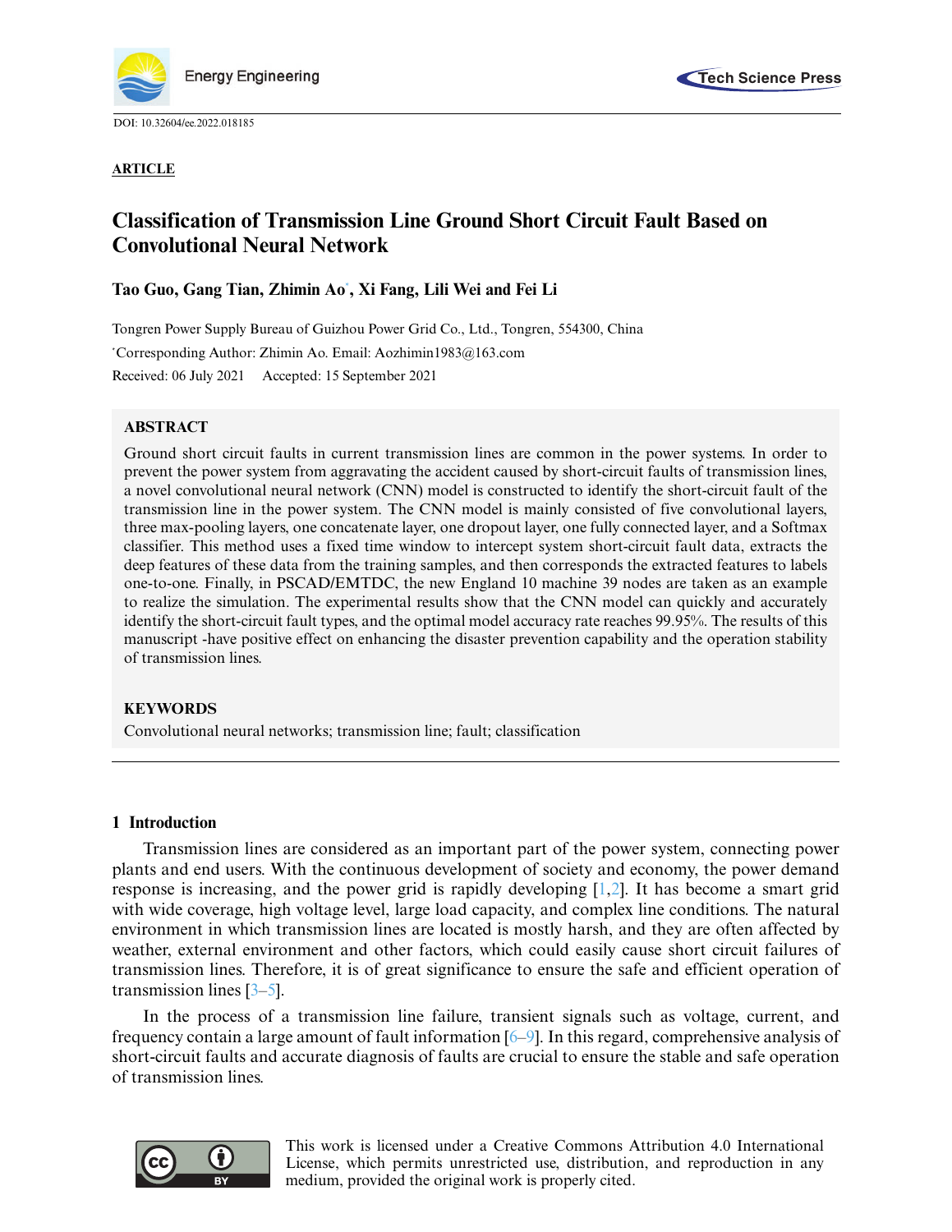In the development and application of transmission line fault diagnosis, many researchers have constantly explored new and accurate fault classification algorithms and models for decades  $[10-12]$  $[10-12]$ . For instance, Jiang et al. [\[13\]](#page-10-4) presented a new adaptive fault protection scheme for transmission lines, in which Clarke transformation (CT) was used to produce fault detection indexes. But the versatility and scalability of these indicators need to be further verified. Mahanty et al. [\[14\]](#page-10-5) constructed a model for fault classification in transmission lines based on radial basis function network (RBFN). Mirzaei et al. [\[15\]](#page-10-6) compared the faults classification results of FNN, RBFN and PNN in an IEEE 13-node test feeder. And the results proved that PNN performed better than the other two. Furthermore, Parikh et al. [\[16\]](#page-10-7) used support vector machine (SVM) to classify fault of transmission line, and the results indicated that the proposed method was effective. Recently, Fahim et al. [\[17\]](#page-10-8) presented a self-attention convolutional neural network (SAT-CNN) for transmission line faults classification and final results demonstrated that this model made precise classification of transmission line faults with high accuracy. Although the aforementioned fault classification models have proved to be valid and advantageous, these methods are limited by large dependence on data features, slow model training speed, and weak generalizability.

After analysing and demonstrating the problem of fault classification in transmission lines in detail, we aim to construct a novel model to classify the short-circuit fault by referring to models with good performance used in the previous literatures [\[18](#page-10-9)[,19\]](#page-10-10). The short-circuit fault data contain a lot of information, so it is necessary to find the key features. And CNN has the ability to extract deep features from complex data, so CNN is a feasible and effective tool. The problem of short-circuit fault detection in this paper is decomposed into two steps: firstly, a fixed time window is used to extract the data near the starting time of the fault, then these data are employed to classify faults based on the CNN model.

## **2 Materials and Data**

In the initial period after the power system failed, the voltage, current and other electrical quantities near the fault point would change drastically. CNN could capture the changes between node data, which has significant advantages in processing high-dimensional, non-linear feature classification problems.

The experimental data are generated automatically in batches after setting the component parameters and related configurations of time domain simulation, which solves the problem of obtaining experimental data. Next, these simulated data are applied to verify the effectiveness and accuracy of using CNN to solve ground short circuit fault classification problems.

## *2.1 Experimental Data Generation*

In PSCAD/EMTDC, the New England 10 machine 39 node is employed to realize the joint simulation using the Python API interface. The experimental code runs on a 2.3 GHz Haswell MacBook Pro, Ubuntu Linux 14.04. the total running time of the system is shortened to 0.25 s, and the step lengths of the simulation system iteration and the simulation output are set to 10  $\mu$ s and 0.2 ms, respectively. The starting point of the fault is set at the time when the system runs stably for 50 ms, and the fault will be removed when the fault runs for 100 ms. All the data fragments used in the experiment have a duration of less than 100 ms in order to identify the fault before the fault was cleared by itself.

The loads in the simulation are randomly selected, and the distribution of the number of load units conforms to the normal distribution. Meanwhile, a random non-linear coefficient is added to the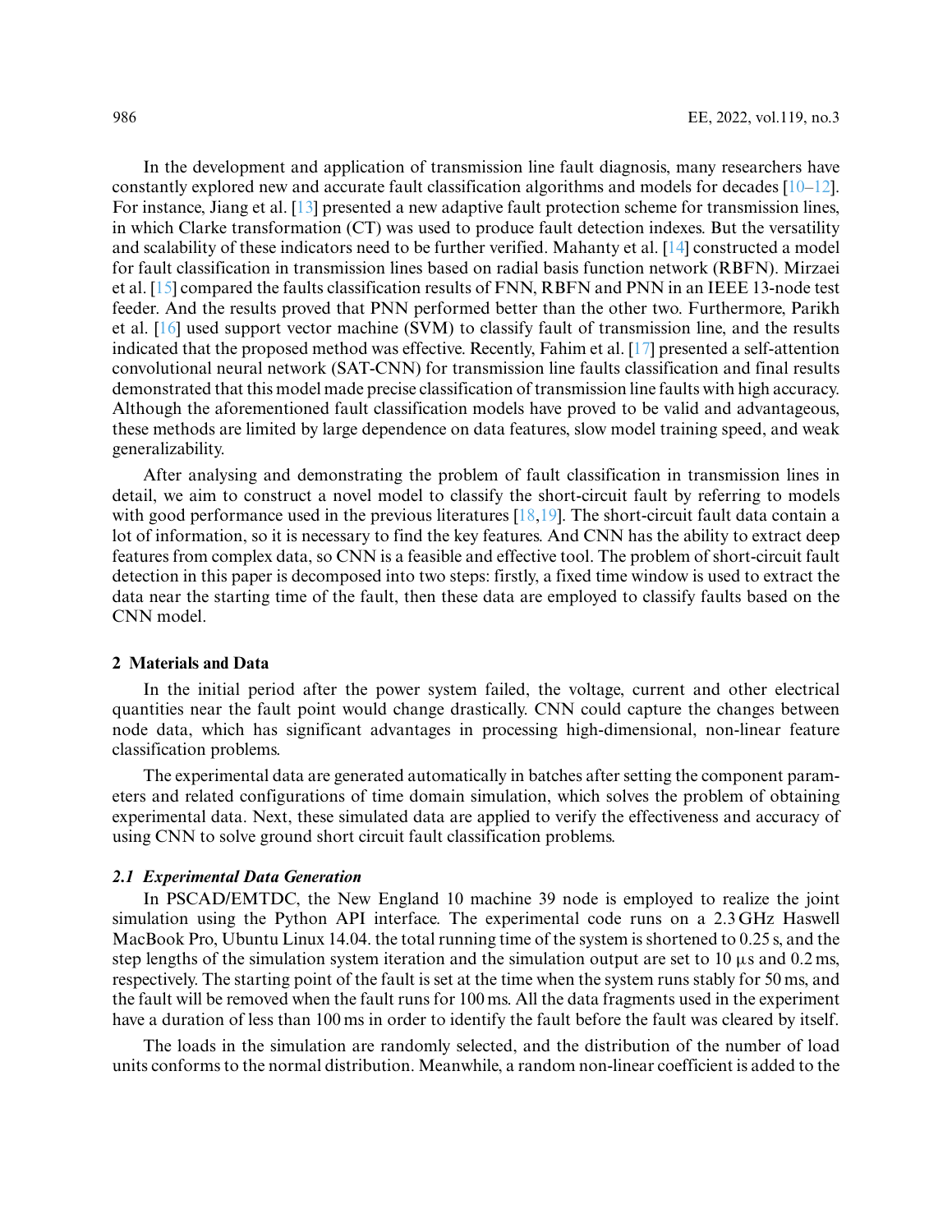selected load intended to increase or decrease a certain proportional load on the basis of the steadystate load, in which the load coefficient is ranged between 0.4 to 1.5. Ten types of short-circuit faults are selected in this manuscript and the fault points are uniformly set on the transmission line near the bus to simplify the model of the system. 24 possible failure points are preset in the system and only one failure point is triggered at a time to cause a short-circuit fault. The data acquisition channels are the transmitted active power and reactive power, the voltage per-unit value and the phase angle of the A-phase voltage in 32 important transmission lines. As shown in [Fig. 1,](#page-2-0) the blue points are the locations of the 24 fault points and the red numbers represent the locations of the 32 selected transmission lines.



<span id="page-2-0"></span>**Figure 1:** Electrical connection diagram of the New England 10 machines and 39 node system

The system is designed to simulate ground short circuit faults that occur in real power systems under different operating conditions and it takes into account the fault transition resistance at the same time. A total of 5000 original data samples are generated in the simulation. By recording the actual load operation of each simulation, the number of actual adjustments parameters of each load is counted. The 5000 statistical samples are divided into seven groups and the result is plotted in [Fig. 2.](#page-3-0) The x-axis is the load number, the y-axis represents the batch and the z-axis is the adjustments times of the load in the current batch. As a result, the load distribution of each simulation has no obvious regularity, which increases the diversity of the data.

[Fig. 3](#page-3-1) shows the change of electrical quantity on the line between the 7th and 8th busbars when a phase A ground fault arisen on the line between the 39th and 9th busbars.

As shown in [Fig. 3,](#page-3-1) the four electrical quantities on a single line have significant fluctuation characteristics by comparing whether the fault occurs. Therefore, it is necessary to select an appropriate fault data length and then slice the original data to obtain the fault feature matrix. This method selects 40 ms simulation data as the feature matrix after the fault takes place and extracts a set of data every 0.2 ms, so the total length of the data slice is 200. Each group of data is composed of four electrical quantities of 32 transmission lines. Eventually, a feature matrix of  $5000 \times 200 \times 128$  is formed. There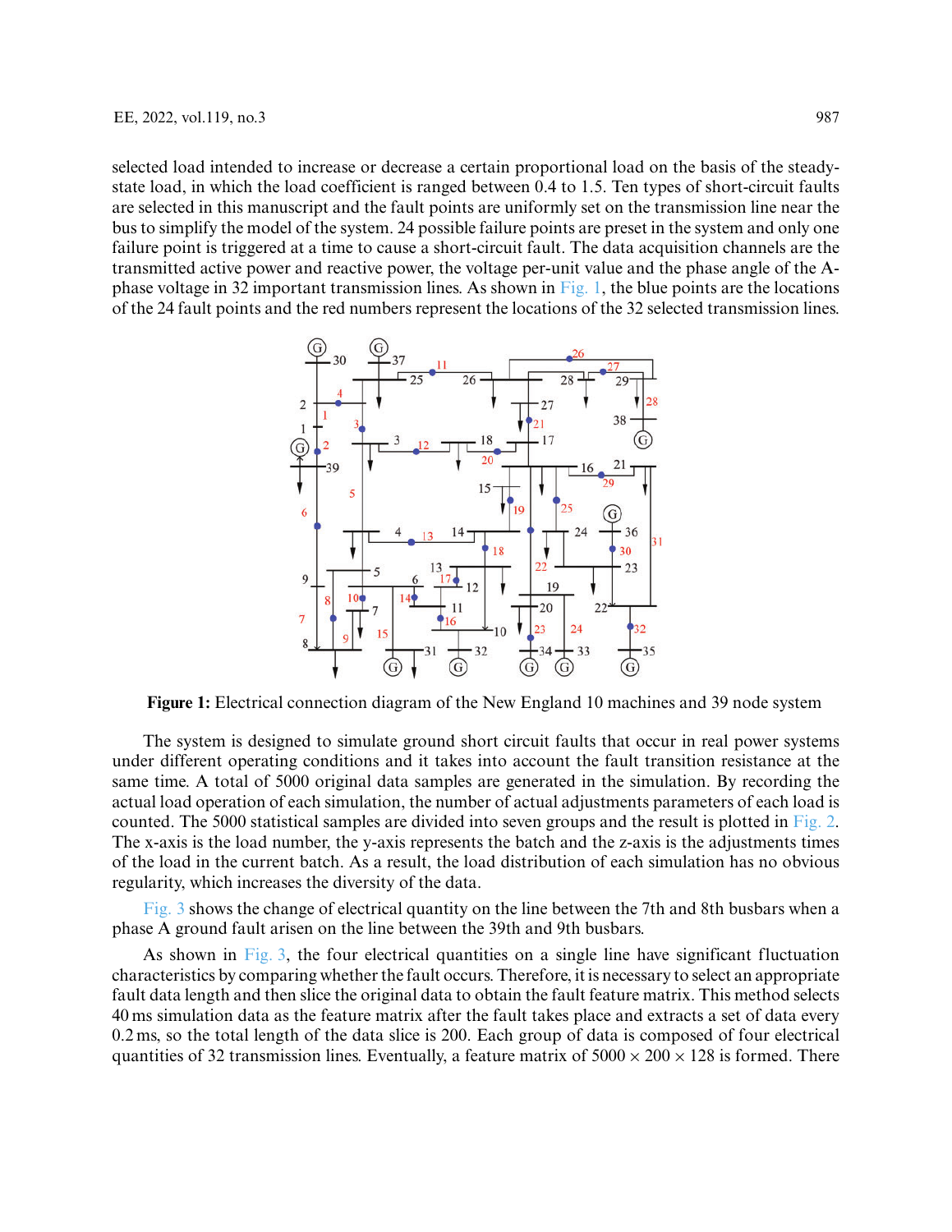are 10 preset short-circuit fault types, including single-phase-to-ground short-circuit, two-phase-toground short-circuit, two-phase-to-phase short-circuit, and three-phase short-circuit. The fault types are sequentially coded as 1, 2, 3, *...* , 10, and the coding results are listed in [Table 1.](#page-3-2)



**Figure 2:** Load distribution after processing

<span id="page-3-0"></span>

<span id="page-3-1"></span>**Figure 3:** Waveforms of related electrical quantities near the short-circuit point

<span id="page-3-2"></span>

| Fault type              | Labels      |
|-------------------------|-------------|
| Phase A fault grounding |             |
| Phase B fault grounding |             |
| Phase C fault grounding | 3           |
| AB phase failure        |             |
| AC phase failure        | 5           |
| BC phase failure        |             |
| ABC phase failure       |             |
|                         | (Continued) |

**Table 1:** Coding process of ground short circuit fault type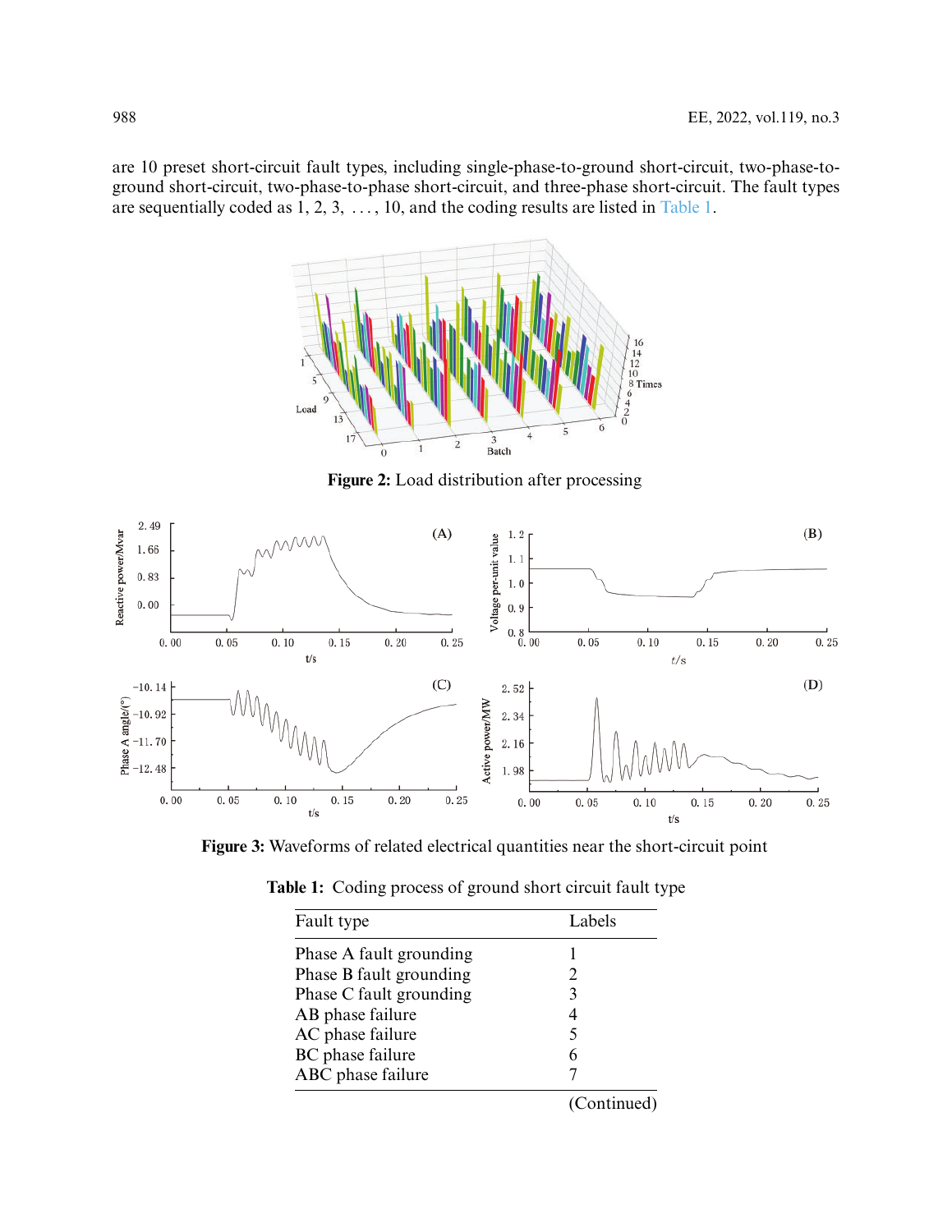| Table 1 (continued)                                        |        |
|------------------------------------------------------------|--------|
| Fault type                                                 | Labels |
| Fault grounding of phase AB<br>Fault grounding of phase AC | x      |
| Fault grounding of phase BC                                | 10     |

## *2.2 Experimental Data Preprocessing*

Fault data include power grid information of different dimensions and different indicators. The original data cannot extract key features uniformly and effectively, so various types of electrical data need to be preprocessed. The Z-score standardization method is often applied for samples with multiple classification algorithms and large numerical distributions. This method has strong adaptability, which could effectively improve data distribution characteristics and accelerate model convergence. Z-score standardization is employed to preprocess fault data with taking into account its characteristics, and its calculation formula could express as follows:

$$
x' = \frac{x - \mu}{\sigma} \tag{1}
$$

where *x* and *x*<sup>-</sup> represent the original value and the normalized value, respectively.  $\mu$  is the average of each column and  $\sigma$  is the standard deviation of each column. The data structure remains the same after normalization.

After the sample preprocessing is completed, the data set needs to be divided into the training and the test sets. The Sample set partitioning based on joint X-Y distances (SPXY) method is adopted to divide the dataset [\[20\]](#page-10-11) and the sample are eventually divided into the training set and test set according to the ratio of 8:2.

#### **3 Methods**

#### *3.1 Convolutional Neural Network Structure*

Convolutional neural networks have been widely applied in target recognition  $[21-23]$  $[21-23]$  and classification [\[24](#page-11-1)[–26\]](#page-11-2). The constructed CNN architecture and its parameter settings have been listed in [Fig. 4.](#page-5-0) Additionally, the ReLU excitation function is connected after each convolution layer, which has higher computational efficiency and better convergence effect than functions such as sigmoid and tanh. The epoch and batch size are set to 30 and 32, respectively. In this scenario, the process of CNN training could be briefly summarized as the following steps. First, the  $200 \times 128$  input matrix is resized to a  $128 \times 128$  square matrix. Second, the matrix is convolved by three convolutional layers, which have the same 64 filters with the size of  $3 \times 3$ ,  $5 \times 5$ ,  $7 \times 7$ , respectively. And then, the outputs are fused by the concatenate layer. Third, the feature matrix with dimensions of  $128 \times 128 \times 192$  is down sampled by the Max pooling layer with the size of  $2 \times 2$ . Fourth, the feature matrix continues to be successively convolved and downsampled until its dimension is  $15 \times 15 \times 256$ . Fifth, the feature matrix with dimension of  $15 \times 15 \times 256$  is input to fully connected layer to convert the data into a vector. And the dropout layer is adopted to raise generalization capability. Finally, the probability results of various faults are output through the Softmax classifier.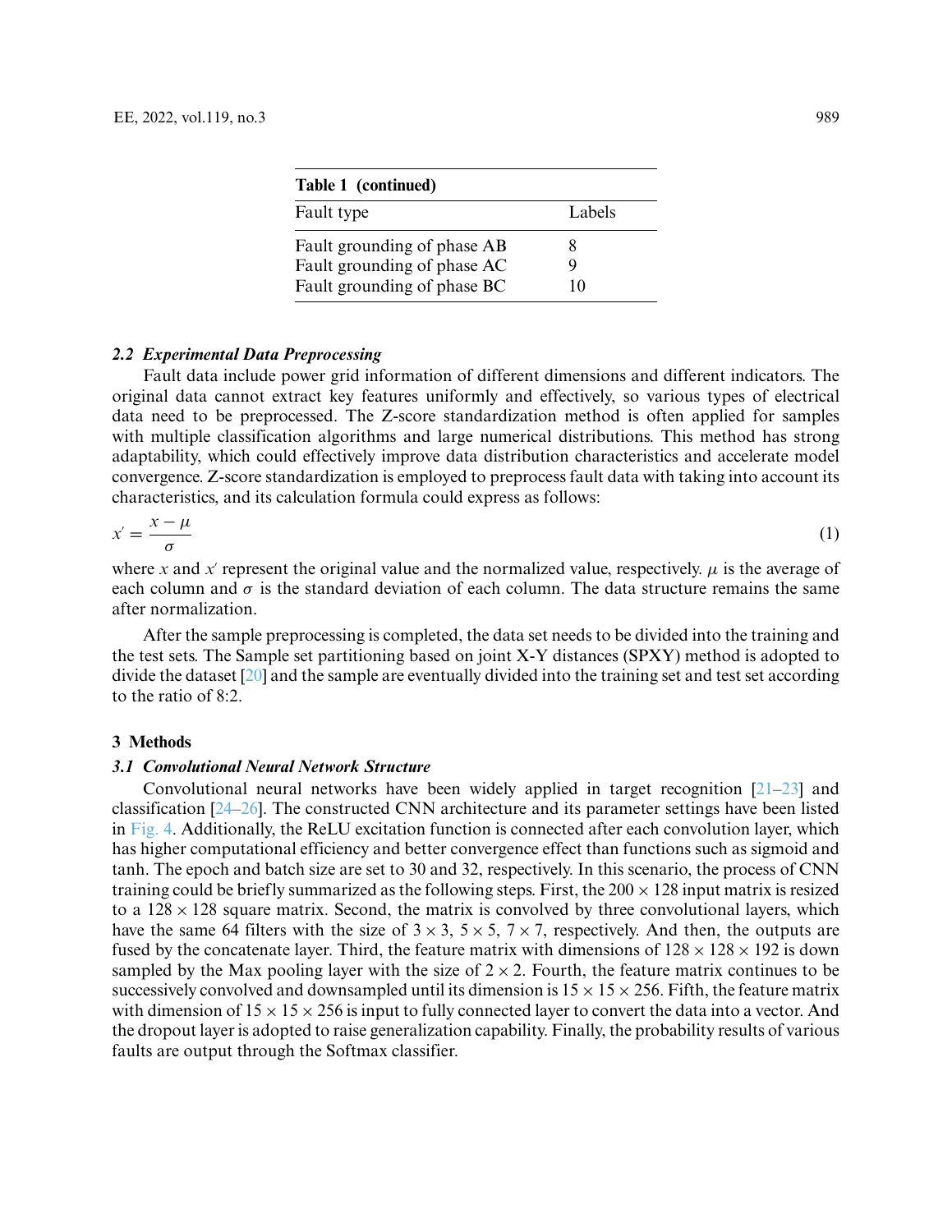

**Figure 4:** CNN classifier architecture

#### <span id="page-5-0"></span>*3.2 Assessment Parameters*

Accuracy and Mean Absolute Error (MAE) are used as two evaluation quality indicators to assess the reliability of the CNN model. The Accuracy and MAE are defined as follows:

$$
Accuracy = \frac{N_r}{N}
$$
 (2)

$$
MAE = \frac{1}{n} \sum_{i=1}^{n} |L_i - L'_i|
$$
 (3)

where  $N_r$  is the number truly classified as correct and  $N$  is the total number. n is the data length of the test set, *L* and *L*<sup>-</sup> represent the initial label value of model and the converted value of the model output, respectively.

#### **4 Results and Discussion**

[Fig. 5](#page-6-0) displays the changes in both model's accuracy and MAE as the epoch increases. As it shows, the CNN model's MAE is highly correlated with accuracy. In the initial stage, the accuracy of the model output is significantly improved with the rapid decrease of the MAE. As the number of iterations increased, the changes in MAE and accuracy gradually become smoother. In order to avoid the model falling into local oscillations, the learning rate is adjusted adaptively to the training speed so that the model tends to converge. When the effect no longer improves, the model can promote convergence by reducing the value of the current learning rate. When the iteration ends, the CNN model has completely converged, indicating that the model performs well. As plotted in [Fig. 6,](#page-6-1) the learning rate varies with the training number.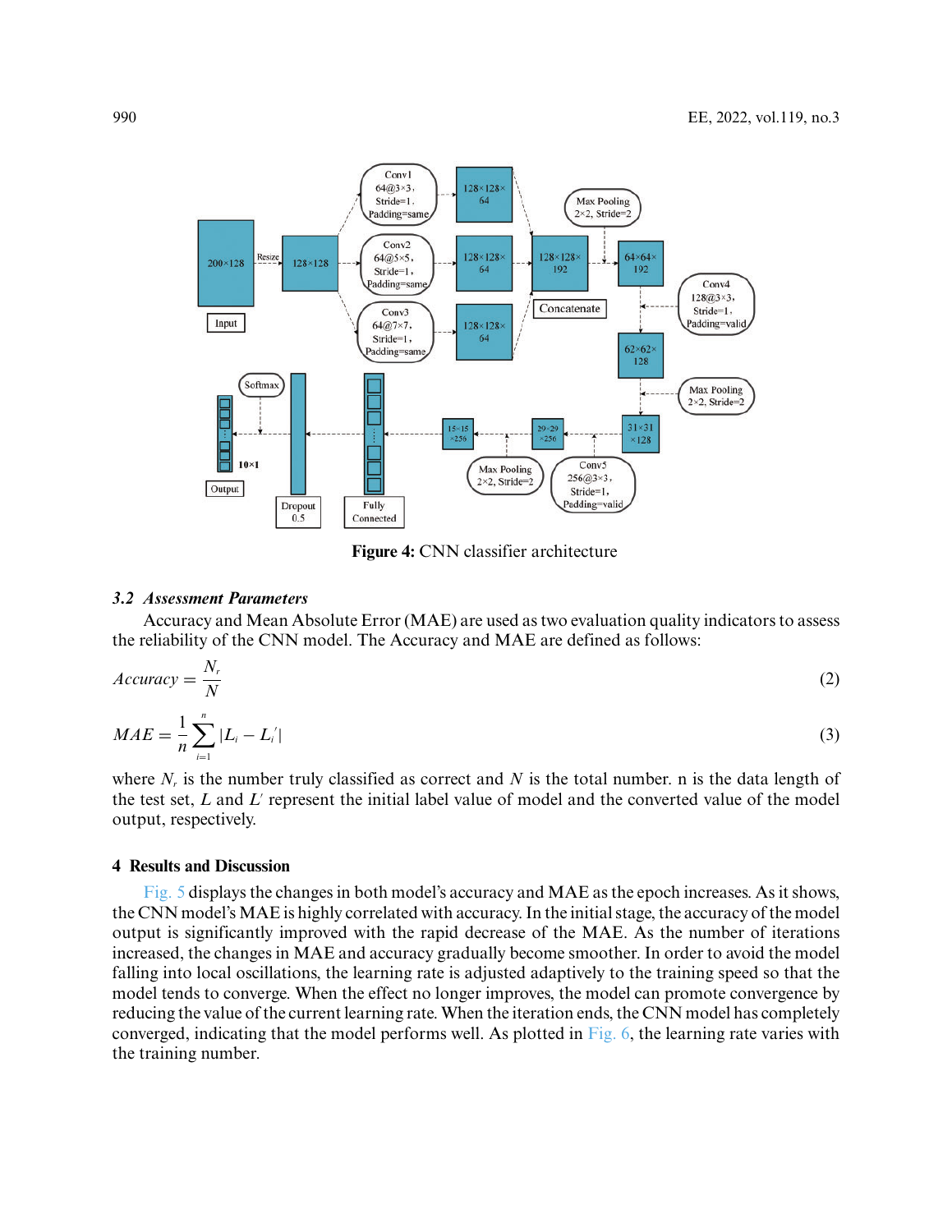

<span id="page-6-0"></span>**Figure 5:** Curve chart of accuracy and loss value for the fault classification



**Figure 6:** Adaptive learning rate change ladder diagram

<span id="page-6-1"></span>Due to the inexplicability of using deep learning algorithm, the final result is obtained by averaging multiple evaluations. The results reveal that the constructed CNN model could quickly and accurately complete the detection of the line fault in the case of different types of short-circuit faults on the line, and the accuracy of the fault classification reaches 99.95%. This method uses offline training and online detection, which significantly reduce the pressure of the system to perform repetitive calculations online.

#### *4.1 Comparison of Different Data Lengths*

To meet good sensitivity, the power system should quickly identify and remove the fault after the fault occurs. The CNN model in this manuscript requires the system to collect enough failure data, but the data length should be appropriate. On the one hand, if the model collects too many samples, the duration of the failure will be prolonged and thus the system will be at the risk of cascading failures. On the other hand, high-voltage circuit breakers have inherent operating time, and acquisition time would affect the system's requirements for the protection quick action. Therefore, this section analyzes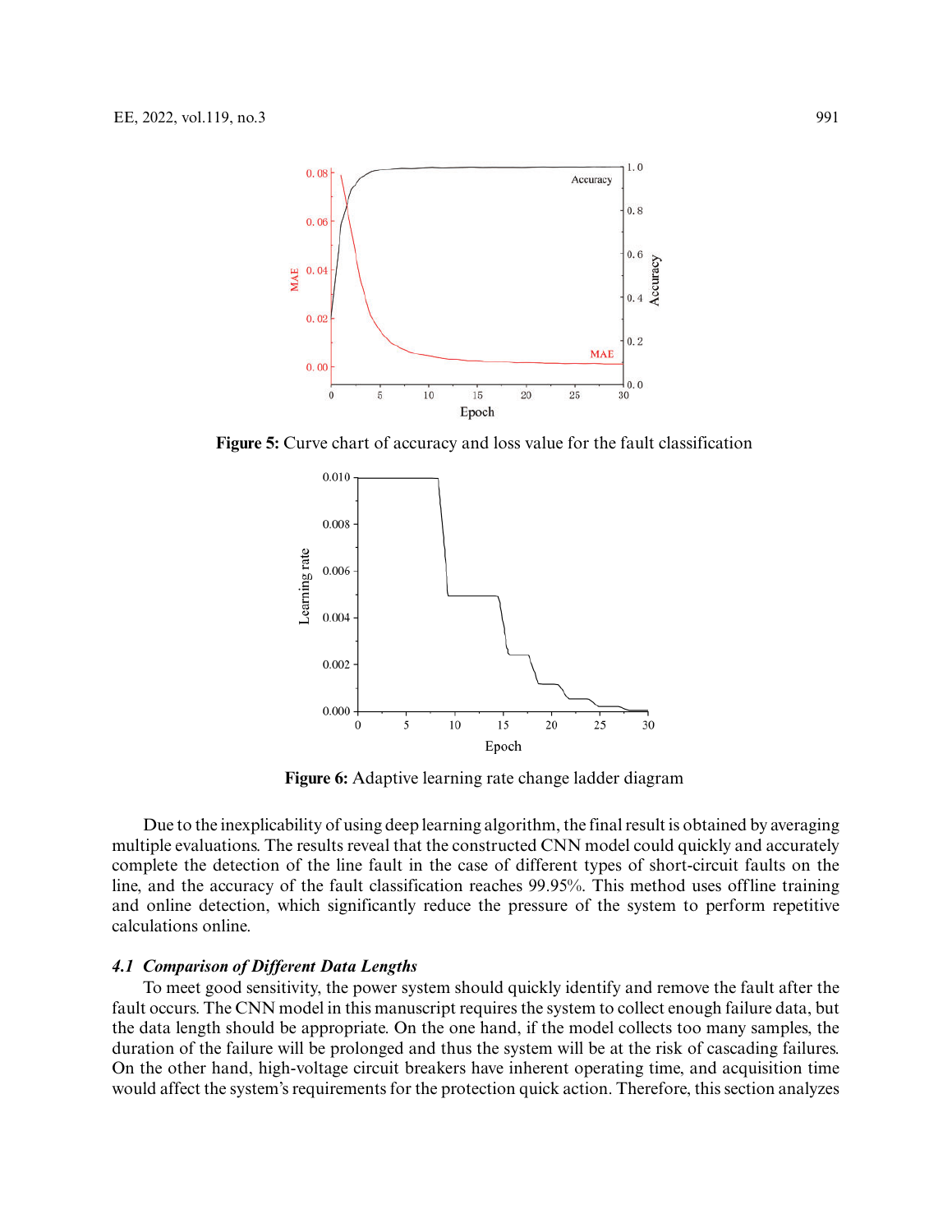<span id="page-7-0"></span>the influence of different sample data lengths on the model's output results. The performance of the CNN model under different input data lengths is shown in [Table 2.](#page-7-0)

| Data length        | Accuracy | <b>MAE</b>            | Iteration number |
|--------------------|----------|-----------------------|------------------|
| $20 \,\mathrm{ms}$ | 99.12%   | $2.84 \times 10^{-4}$ | 38               |
| $30 \,\mathrm{ms}$ | 99.38%   | $1.98 \times 10^{-4}$ | 36               |
| $40 \,\mathrm{ms}$ | 99.95%   | $1.94 \times 10^{-4}$ | 30               |
| $50 \,\mathrm{ms}$ | 99.84%   | $2.47 \times 10^{-4}$ | 44               |

**Table 2:** Performance of the CNN model under different input data length

As can be seen from [Table 2,](#page-7-0) the accuracy of the model does not change obviously with the data length increasing, which reflects that the data length has a small effect on the accuracy. But when the data length is 40 ms, the model has a slight advantage of smaller MAE and less convergence, which indicates that the intercepted data are able to present sufficient characteristics during this period. Therefore, selecting an appropriate data length is helpful to ensure the response speed and stability of the model.

## *4.2 Comparison of Different Learning Rates*

The learning rate is an essential factor that determines the quality of the model's output during the application of convolutional neural network. It also plays a key role when using the loss function to adjust the network variables. For example, if the learning rate is too large, the model would not converge and the global optimum point cannot be found. On the contrary, if the learning rate is too small, the training number would increase, which would affect the overall efficiency of the system. So, this section compares the model results in the case of a fixed learning rate of 0.01 and an adaptive learning rate. The relationship between the MAE and the number of training in the two cases are demonstrated in [Fig. 7.](#page-7-1)



<span id="page-7-1"></span>**Figure 7:** Comparison of different learning rates based on the CNN model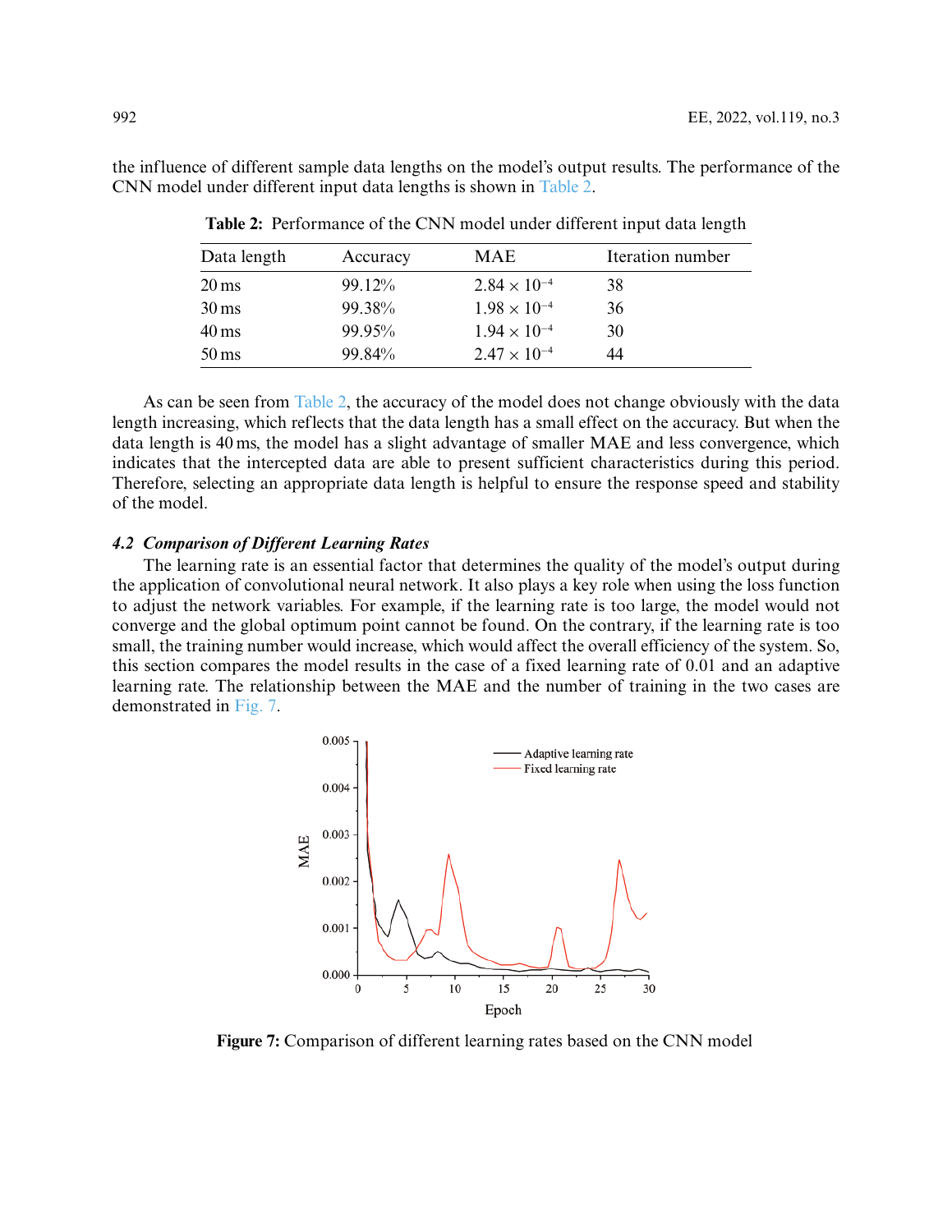[Fig. 7](#page-7-1) indicates that the adaptive learning rate could improve the model's fit in the later stage of training, which is better than the fixed learning rate. In general, the adaptive learning rate can effectively improve the performance of the model.

#### *4.3 Comparison of Different Data Volumes*

In fact, the distribution status of the power generation side and the power consumption side change dynamically during the operation of the power system, which means that the model need to consider the adaptability of the initial accumulated fault sample data to the power system topology.

Therefore, this section compares the model performance under different data volumes and the results are provided in [Fig. 8.](#page-8-0) As can be seen from [Fig. 8,](#page-8-0) different sample sizes are of direct impact on the stability and accuracy of the model. Under the same conditions, as the sample data increases, the more accurate the model's output results are and the faster it converges. However, the amount of data should not be too rich because there may be deviations in the long-term samples. Furthermore, large samples would enhance the difficulty of network model training and raise the computational cost.



**Figure 8:** Impact of different data sample sizes on the model

## <span id="page-8-0"></span>*4.4 Comparison of Different Algorithms*

Fault classification of transmission line not only greatly depends on the machine learning algorithm used, but the selection of hyperparameters in different methods also have a certain impact on the classification results. Conventional machine learning algorithms include BP neural network, convolutional neural network, long and short-term memory network (LSTM) and so on. This section aims to compare the performance of four common algorithms in identifying fault types and the results are concluded in [Table 3.](#page-9-4)

It could be clearly seen from [Table 3](#page-9-4) that the CNN model has obvious competitive advantages with the lowest error and the highest accuracy, which is superior to the other three machine learning algorithms. This proves that the CNN model can accurately and quickly identify the types of shortcircuit faults of transmission lines.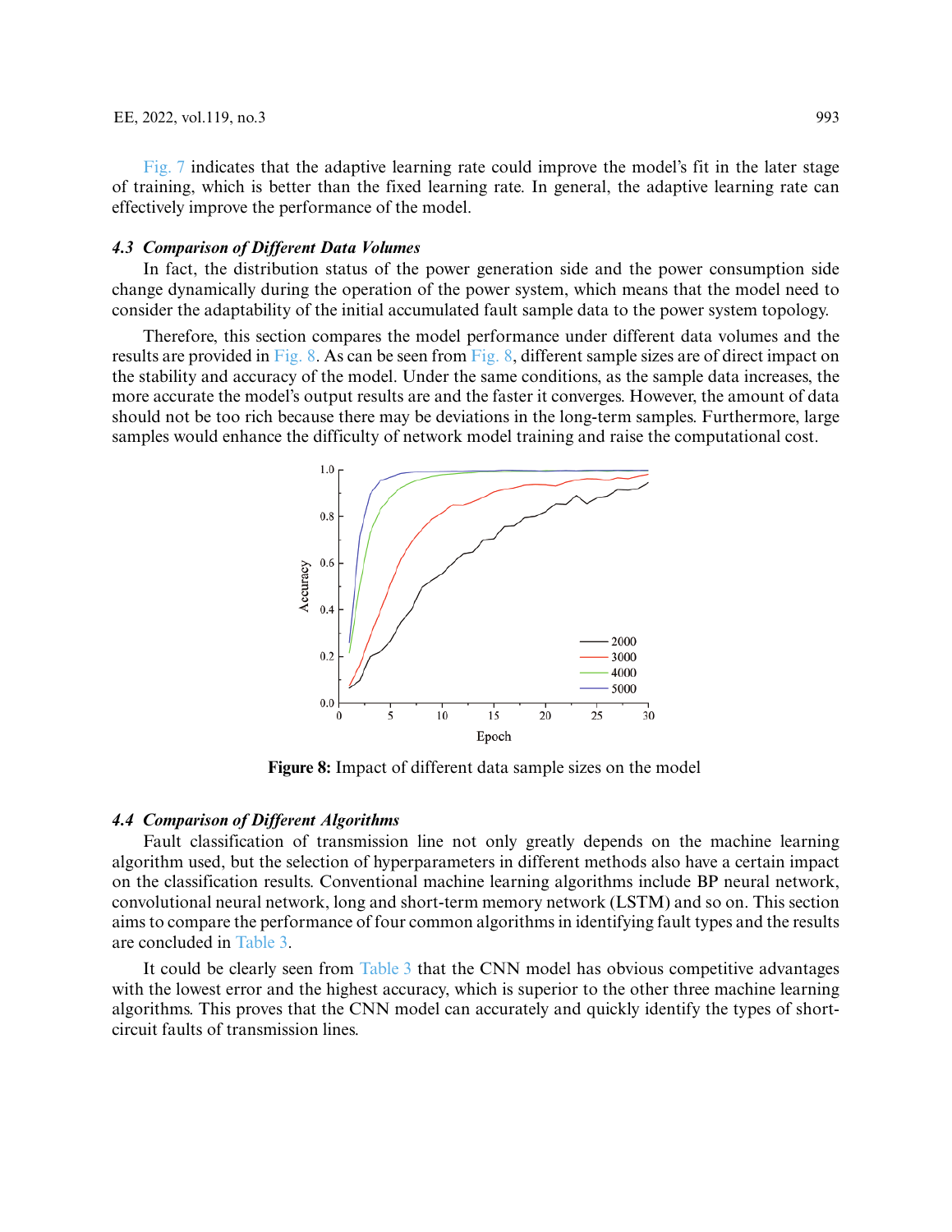<span id="page-9-4"></span>

| Method      | Accuracy | MAE                   | Iteration number | Iteration time (s) |  |  |  |
|-------------|----------|-----------------------|------------------|--------------------|--|--|--|
| <b>BP</b>   | 96.87%   | $1.62 \times 10^{-3}$ | 25               | 214                |  |  |  |
| <b>GRNN</b> | 95.28%   | $2.15 \times 10^{-3}$ | 42               | 587                |  |  |  |
| <b>LSTM</b> | 98.36%   | $1.34 \times 10^{-3}$ | 35               | 485                |  |  |  |
| <b>CNN</b>  | 99.95%   | $1.94 \times 10^{-4}$ | 30               | 356                |  |  |  |

**Table 3:** Performance comparison of different algorithms

This section analyzes the influence of data length and data volume on the model's output, which clarifies the advantages of using adaptive learning rate and CNN model. This method could complete the response to the fault within 100 ms after the fault occurred and correctly identify the types of short-circuit faults of transmission lines. In the future, this method can be further integrated into the stability control system, which can reduce the damage to the power system caused by the short-circuit fault.

## **5 Conclusions**

In this manuscript, convolutional neural networks are implemented in fault diagnosis of transmission lines, and a fault classification model based on the CNN model is proposed, which could classify and identify short-circuit faults of power system transmission lines with satisfactory results. This method has both high scalability, adaptability, good application prospects. However, the limitation of fault classification in this manuscript is that it only works for short-circuit faults of transmission lines. The establishment of a more comprehensive fault classification model would be the next improvement direction.

**Funding Statement:** The authors received no specific funding for this study.

**Conflicts of Interest:** The authors declare that they have no conflicts of interest to report regarding the present study.

#### **References**

- <span id="page-9-0"></span>1. Chen, K. J., Hu, J., He, J. L. (2018). Detection and classification of transmission line faults based on unsupervised feature learning and convolutional sparse autoencoder. *IEEE Transactions on Smart Grid, 9(3),* 1748–1758. DOI [10.1109/tsg.2016.2598881.](https://doi.org/10.1109/tsg.2016.2598881)
- <span id="page-9-1"></span>2. Tong, H., Qiu, R. C., Zhang, D., Yang, H., Ding, Q. et al. (2021). Detection and classification of transmission line transient faults based on graph convolutional neural network. *Csee Journal of Power and Energy Systems, 7(3),* 456–471. DOI [10.17775/cseejpes.2020.04970.](https://doi.org/10.17775/cseejpes.2020.04970)
- <span id="page-9-2"></span>3. Jamehbozorg, A., Shahrtash, S. M. (2010). A Decision-tree-based method for fault classification in singlecircuit transmission lines. *[IEEE Transactions on Power Delivery, 25\(4\),](https://doi.org/10.1109/tpwrd.2010.2053222)* 2190–2196. DOI 10.1109/tpwrd.2010.2053222.
- 4. Mahamedi, B., Zhu, J. G. (2013). Fault classification and faulted phase selection based on the symmetrical components of reactive power for single-circuit transmission lines. *IEEE Transactions on Power Delivery, 28(4),* 2326–2332. DOI [10.1109/tpwrd.2013.2265711.](https://doi.org/10.1109/tpwrd.2013.2265711)
- <span id="page-9-3"></span>5. Adu, T. (2002). An accurate fault classification technique for power system monitoring devices. *IEEE Transactions on Power Delivery, 17(3),* 684–690. DOI [10.1109/tpwrd.2002.1022787.](https://doi.org/10.1109/tpwrd.2002.1022787)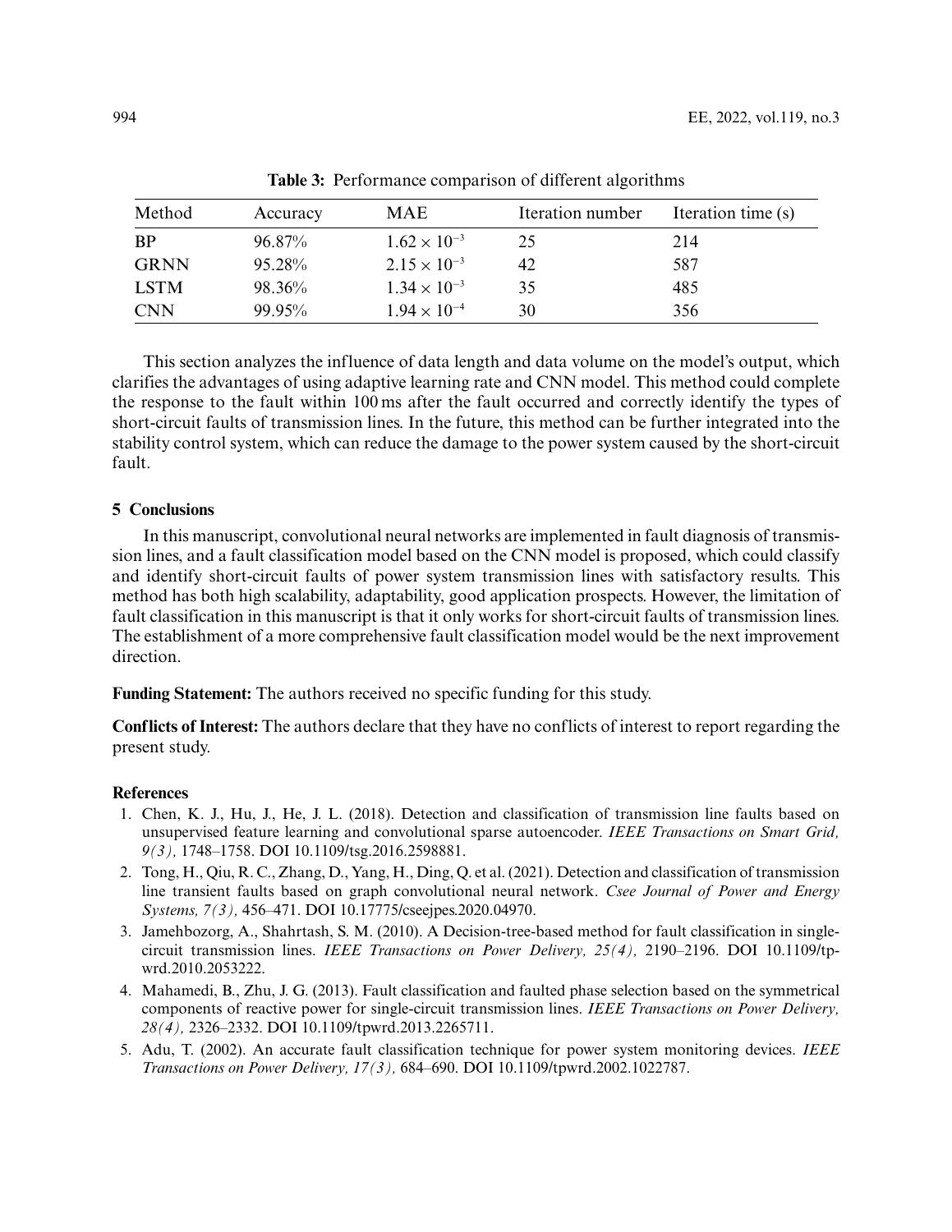- <span id="page-10-0"></span>6. Valente, W. A. G., Honorio, L. D., de Oliveira, E. J., Barbosa, D. D., Boas, E. R. V. (2016). A successive geometric segmentation approach applied to double-circuit transmission lines fault classification and location. *Journal of Control Automation and Electrical Systems, 27(4),* 452–462. DOI [10.1007/s40313-016-0252-4.](https://doi.org/10.1007/s40313-016-0252-4)
- 7. Dasgupta, A., Nath, S., Das, A. (2012). Transmission line fault classification and location using wavelet entropy and neural network. *Electric Power Components and Systems, 40(15),* 1676–1689. DOI [10.1080/15325008.2012.716495.](https://doi.org/10.1080/15325008.2012.716495)
- 8. Chen, Y. Q., Fink, O., Sansavini, G. (2018). Combined fault location and classification for power transmission lines fault diagnosis with integrated feature extraction. *IEEE Transactions on Industrial Electronics, 65(1),* 561–569. DOI [10.1109/tie.2017.2721922.](https://doi.org/10.1109/tie.2017.2721922)
- <span id="page-10-1"></span>9. Gomes, A. D., Costa, M. A., de Faria, T. G. A., Caminhas, W. M. (2013). Detection and classification of faults in power transmission lines using functional analysis and computational intelligence. *IEEE Transactions on Power Delivery, 28(3),* 1402–1413. DOI [10.1109/tpwrd.2013.2251752.](https://doi.org/10.1109/tpwrd.2013.2251752)
- <span id="page-10-2"></span>10. Saber, A., Emam, A., Amer, R. (2016). Discrete wavelet transform and support vector machine-based parallel transmission line faults classification. *IEEJ Transactions on Electrical and Electronic Engineering, 11(1),* 43–48. DOI [10.1002/tee.22187.](https://doi.org/10.1002/tee.22187)
- 11. Belagoune, S., Bali, N., Bakdi, A., Baadji, B., Atif, K. (2021). Deep learning through LSTM classification and regression for transmission line fault detection, diagnosis and location in large-scale multi-machine power systems. *Measurement, 177,* 14. DOI [10.1016/j.measurement.2021.109330.](https://doi.org/10.1016/j.measurement.2021.109330)
- <span id="page-10-3"></span>12. Dash, P. K., Samantaray, S. R., Panda, G. (2007). Fault classification and section identification of an advanced series-compensated transmission line using support vector machine. *IEEE Transactions on Power Delivery, 22(1),* 67–73. DOI [10.1109/tpwrd.2006.876695.](https://doi.org/10.1109/tpwrd.2006.876695)
- <span id="page-10-4"></span>13. Jiang, J. A., Chen, C. S., Liu, C. W. (2003). A new protection scheme for fault detection, direction discrimination, classification, and location in transmission lines. *IEEE Transactions on Power Delivery, 18(1),* 34–42. DOI [10.1109/tpwrd.2002.803726.](https://doi.org/10.1109/tpwrd.2002.803726)
- <span id="page-10-5"></span>14. Mahanty, R. N., Gupta, P. B. D. (2004). Aimlication of RBF neural network to fault classification and location in transmission lines. *IEE Proceedings-Generation Transmission and Distribution, 151(2),* 201–212. DOI [10.1049/ip-gtd:20040098.](https://doi.org/10.1049/ip-gtd:20040098)
- <span id="page-10-6"></span>15. Mirzaei, M., Kadir, M., Hizam, H., Moazami, E. (2011). Comparative analysis of probabilistic neural network, radial basis function, and feed-forward neural network for fault classification in power distribution systems. *Electric Power Components and Systems, 39(16),* 1858–1871. DOI [10.1080/15325008.2011.615802.](https://doi.org/10.1080/15325008.2011.615802)
- <span id="page-10-7"></span>16. Parikh, U. B., Das, B., Maheshwari, R. (2010). Fault classification technique for series compensated transmission line using support vector machine. *International Journal of Electrical Power and Energy Systems, 32(6),* 629–636. DOI [10.1016/j.ijepes.2009.11.020.](https://doi.org/10.1016/j.ijepes.2009.11.020)
- <span id="page-10-8"></span>17. Fahim, S. R., Sarker, Y., Sarker, S. K., Sheikh, M. R. I., Das, S. K. (2020). Self attention convolutional neural network with time series imaging based feature extraction for transmission line fault detection and classification. *Electric Power Systems Research, 187,* 12. DOI [10.1016/j.epsr.2020.106437.](https://doi.org/10.1016/j.epsr.2020.106437)
- <span id="page-10-9"></span>18. Ye, W., Jian, S., Ou, R., Huang, S., Yuan, H. (2020). Fault classification of high voltage transmission line based on convolutional neural network. *2020 10th International Conference on Information Science and Technology (ICIST)*, pp. 294–300. DOI [10.1109/ICIST49303.2020.9201950.](https://doi.org/10.1109/ICIST49303.2020.9201950)
- <span id="page-10-10"></span>19. Fuada, S., Shiddieqy, H. A., Adiono, T. (2020). A High-accuracy of transmission line faults (TLFS) classification based on convolutional neural network. *INTL Journal of Electronics and Telecommunications, 66(4),* 655–664. DOI [10.24425/ijet.2020.134024.](https://doi.org/10.24425/ijet.2020.134024)
- <span id="page-10-11"></span>20. Galvao, R. K. H., Araujo, M. C. U., Jose, G. E., Pontes, M. J. C., Silva, E. C. et al. (2005). A method for calibration and validation subset partitioning. *Talanta, 67(4),* 736–740. DOI [10.1016/j.talanta.2005.03.025.](https://doi.org/10.1016/j.talanta.2005.03.025)
- <span id="page-10-12"></span>21. Zhang, R., Wang, L., Chen, D. (2021). An intelligent diagnosis method of the working conditions in suckerrod pump wells based on convolutional neural networks and transfer learning. *Energy Engineering, 118(4),* 1069–1082. DOI [10.32604/EE.2021.014961.](https://doi.org/10.32604/EE.2021.014961)